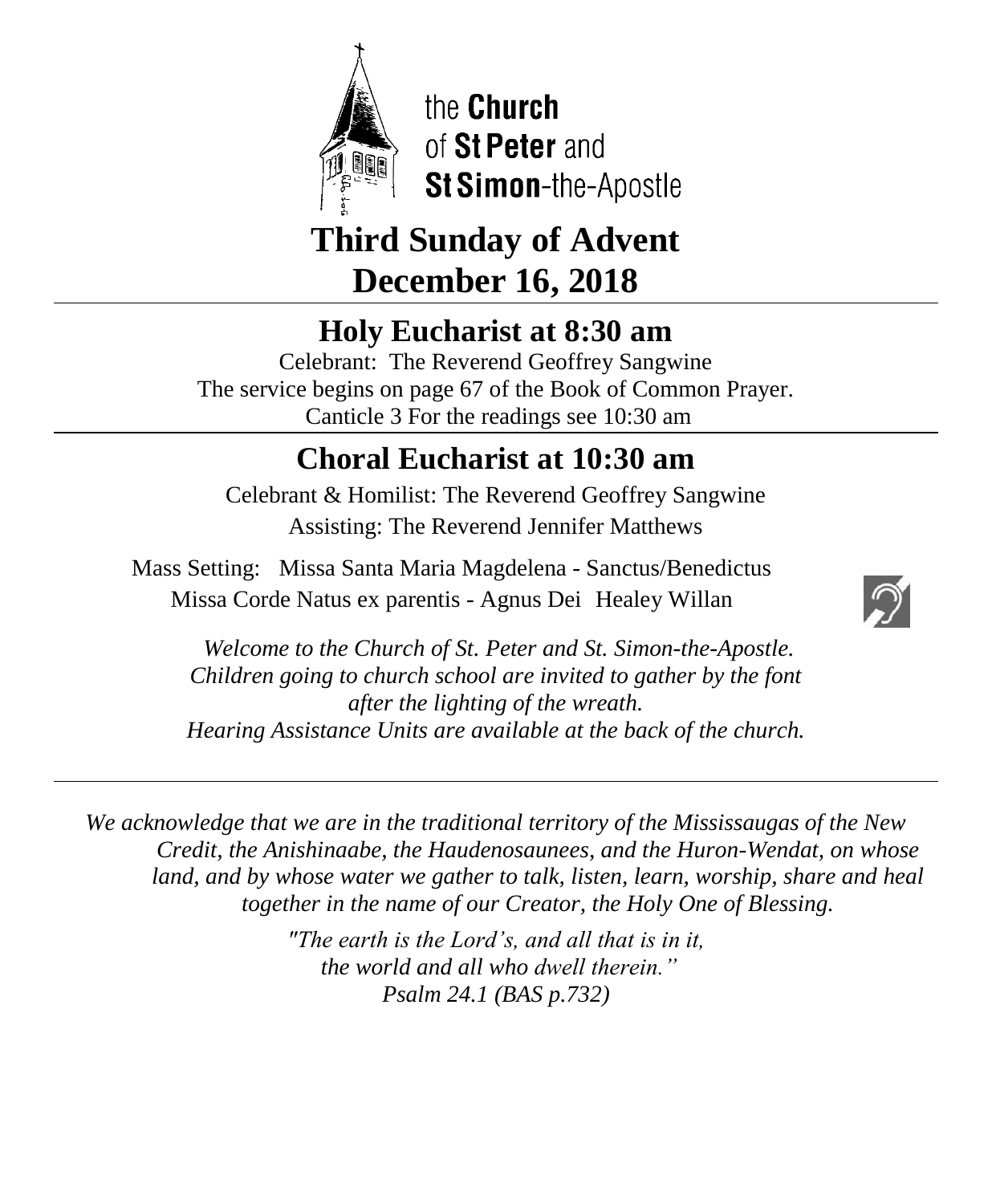# **Gathering of the Community MAURICE WHITE**

**Introit** *Behold, the Saviour is at hand! Prepare ye, prepare ye to receive the Lord your God.*

**Hymn 98** *Hark The Glad Sound* **CP 224 RICHMOND** 

- *Celebrant* The grace of our Lord Jesus Christ, and the love of God, and the fellowship of the Holy Spirit, be with you all.
- *All* **And with thy spirit.**

## **Lighting of the Advent Wreath**

*Leader* On this Third Sunday of Advent we remember the peace that Jesus came to bring. John the Baptist prepared the way of the Lord. Like him may we watch and wait faithfully for the coming of Jesus our Messiah and king.

*The third candle is lit.*

- *Leader* Arise, Shine for your light is come
- *All* **And the glory of the Lord is risen upon you.**
- *Leader* Though night still covers the earth

And darkness covers the nations,

# *All* **Over you will the Lord arise, Over you will his glory appear.**

- *Leader* Grant us Lord to walk in the light of Christ, that like John the Baptist and the prophets of old, we may be found ready and watching on the day of his coming.
- *All* **Blessed be God forever and ever. Amen.**

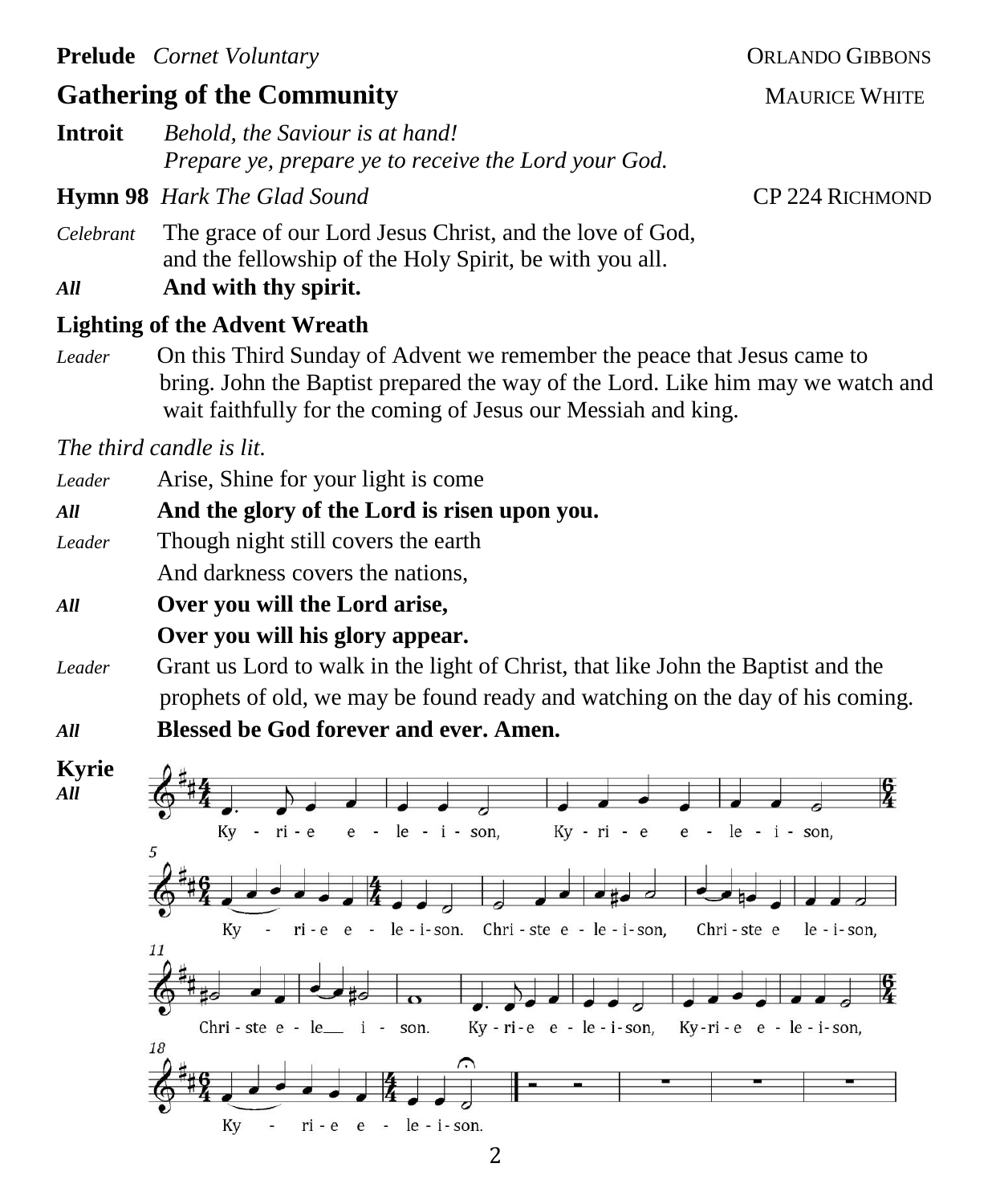## **Collect of the Day**

*Celebrant* God of power and mercy, you call us once again to celebrate the coming of your Son. Remove those things which hinder love of you, that when he comes, he may find us waiting in awe and wonder for him who lives and reigns with you and the Holy Spirit, one God, now and for ever. **Amen.**

# **Proclamation of the Word**

**Old Testament Lesson** *Zephaniah 3.14–20**Read by David McPherson*

*Reader* The Old Testament Lesson is written in the 3<sup>rd</sup> chapter of the book of Zephaniah, beginning at the  $14<sup>th</sup>$  verse.

Sing aloud, O daughter Zion; shout, O Israel! Rejoice and exult with all your heart, O daughter Jerusalem! The Lord has taken away the judgements against you, he has turned away your enemies. The king of Israel, the Lord, is in your midst; you shall fear disaster no more. On that day it shall be said to Jerusalem: Do not fear, O Zion; do not let your hands grow weak. The Lord, your God, is in your midst, a warrior who gives victory; he will rejoice over you with gladness, he will renew you in his love; he will exult over you with loud singing as on a day of festival. I will remove disaster from you, so that you will not bear reproach for it. I will deal with all your oppressors at that time. And I will save the lame and gather the outcast, and I will change their shame into praise and renown in all the earth. At that time I will bring you home, at the time when I gather you; for I will make you renowned and praised among all the peoples of the earth, when I restore your fortunes before your eyes, says the Lord.

*Reader* The word of the Lord. *All* **Thanks be to God.**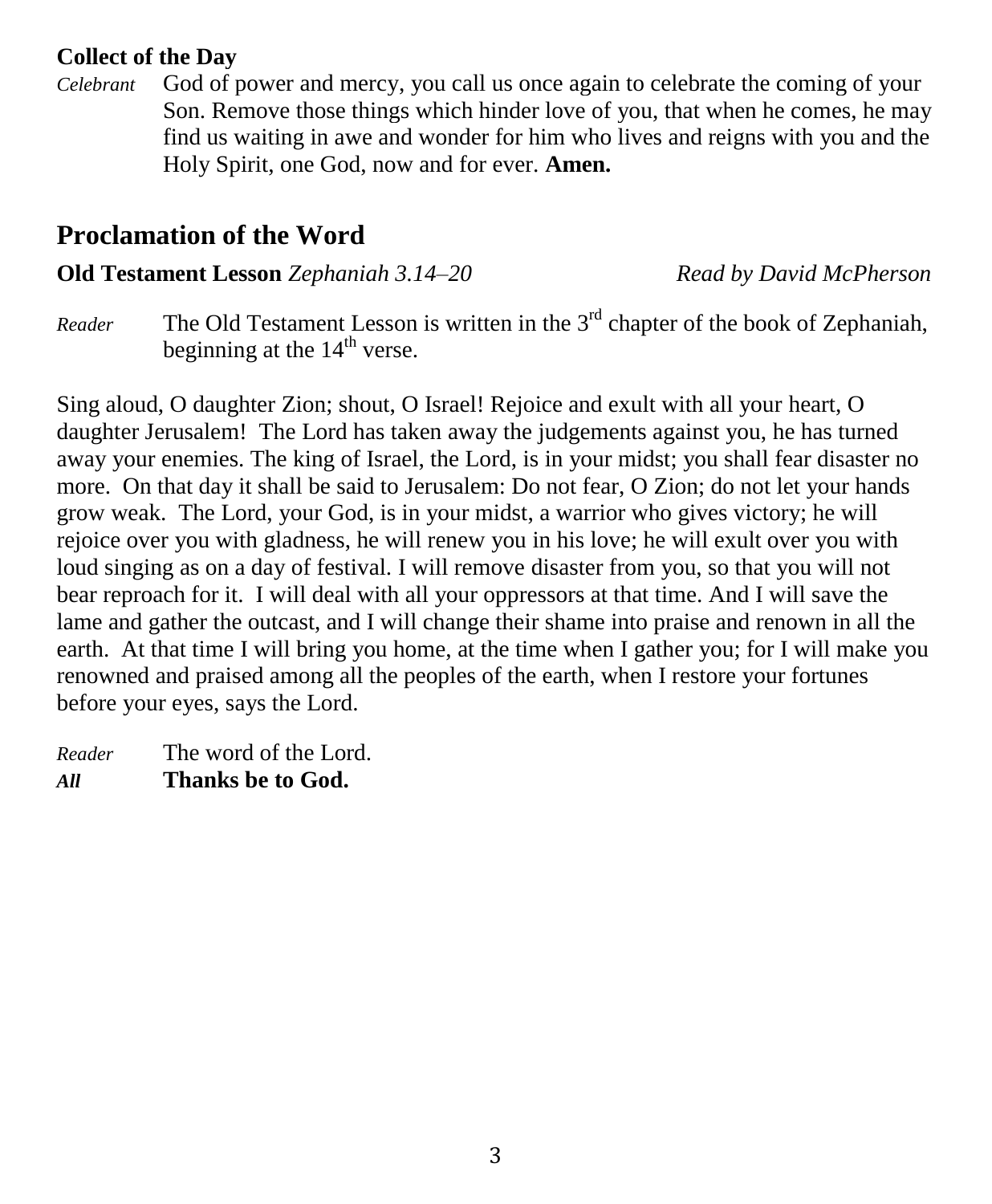## **Canticle 3**

|               | Tone IV-6                                                                                                                 |
|---------------|---------------------------------------------------------------------------------------------------------------------------|
|               | <u>ticolt</u>                                                                                                             |
| Cantor        | Surely, it is God who saves me; *                                                                                         |
|               | I will trust in him and not be a- <b>fraid</b> .                                                                          |
| All           | For the Lord is my stronghold and my sure defence, *<br>and he will be my Sa-viour.                                       |
| Cantor        | Therefore you shall draw water with rejoicing *<br>from the springs of sal-va-tion.                                       |
| All           | And on that day you shall say, *<br>Give thanks to the Lord and call upon his <b>name</b> ;                               |
| Cantor        | make his deeds known a- <b>mong</b> the peoples; *<br>see that they remember that his name is e- <b>xal</b> -ted.         |
| All           | Sing the praises of the Lord, for he has done great things, $*$<br>and this is known in all the <b>world</b> .            |
| Cantor<br>All | Cry aloud, inhabitants of Zion, ring out your joy, *<br>for the great one in the midst of you is the Holy One of Isra-el. |

**Epistle** *Philippians* 4.4–7 **Read by** *Read by Marian McPherson* 

*Reader* The Epistle is written in the 4<sup>th</sup> chapter of the letter of Paul to the Philippians, beginning at the  $4<sup>th</sup>$  verse.

Rejoice always, pray without ceasing, give thanks in all circumstances; for this is the will of God in Christ Jesus for you. Do not quench the Spirit. Do not despise the words of prophets, but test everything; hold fast to what is good; abstain from every form of evil. May the God of peace himself sanctify you entirely; and may your spirit and soul and body be kept sound and blameless at the coming of our Lord Jesus Christ. The one who calls you is faithful, and he will do this.

*Reader* The word of the Lord. *All* **Thanks be to God.**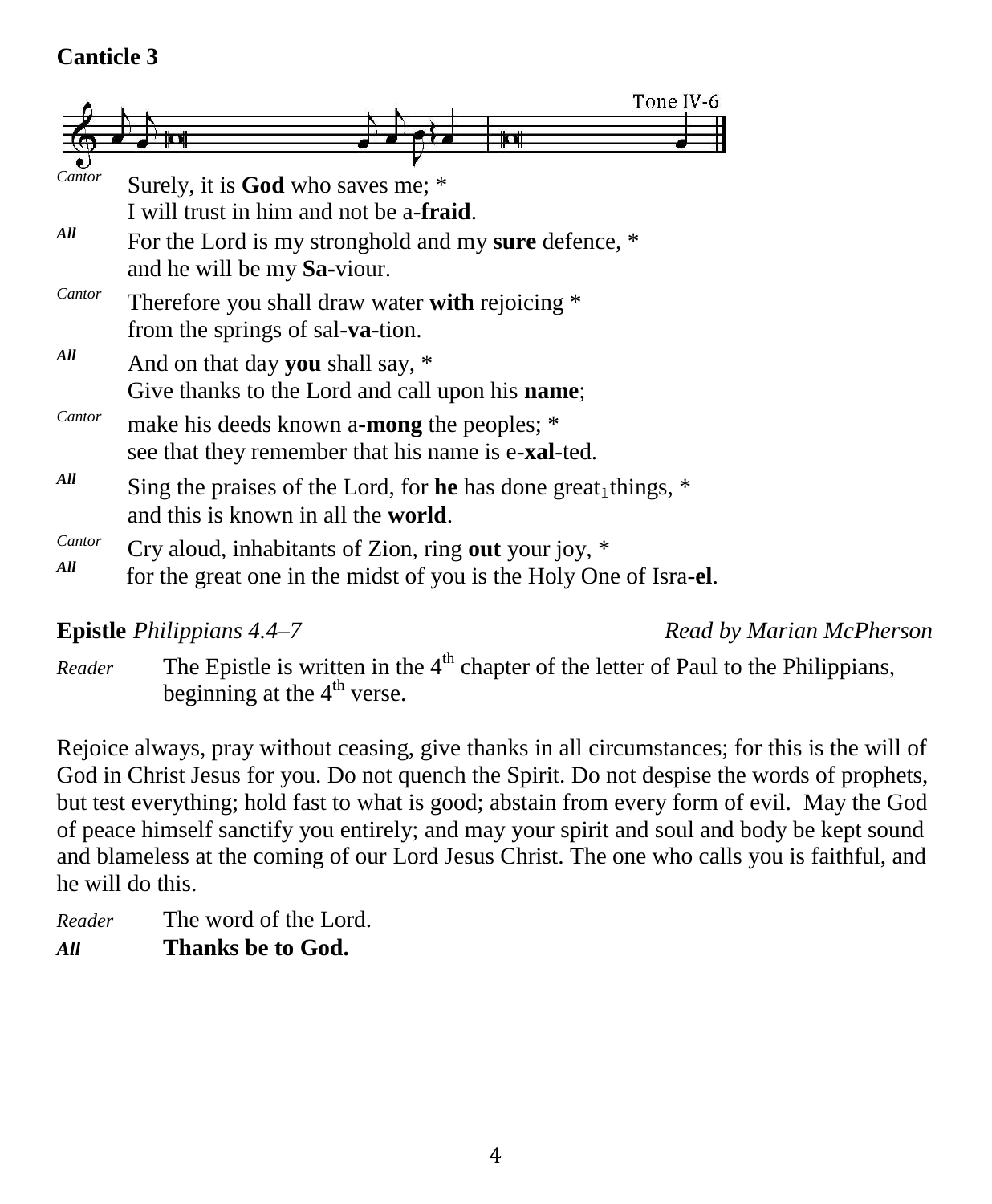#### **Gradual 103** *On Jordan's Bank* **WINCHESTER NEW**

**Gospel** *Luke 3.7–18 Gospeller* The Lord be with you.

*All* **And with thy spirit.**

Gospeller The Holy Gospel is written in the 3<sup>rd</sup> chapter of the Gospel according to St. Luke, beginning at the  $7<sup>th</sup>$  verse.

*All* **Glory be to thee, O Lord.**

John said to the crowds that came out to be baptized by him, 'You brood of vipers! Who warned you to flee from the wrath to come? Bear fruits worthy of repentance. Do not begin to say to yourselves, "We have Abraham as our ancestor"; for I tell you, God is able from these stones to raise up children to Abraham. Even now the axe is lying at the root of the trees; every tree therefore that does not bear good fruit is cut down and thrown into the fire.' And the crowds asked him, 'What then should we do?' In reply he said to them, 'Whoever has two coats must share with anyone who has none; and whoever has food must do likewise.' Even tax-collectors came to be baptized, and they asked him, 'Teacher, what should we do?' He said to them, 'Collect no more than the amount prescribed for you.' Soldiers also asked him, 'And we, what should we do?' He said to them, 'Do not extort money from anyone by threats or false accusation, and be satisfied with your wages.' As the people were filled with expectation, and all were questioning in their hearts concerning John, whether he might be the Messiah, John answered all of them by saying, 'I baptize you with water; but one who is more powerful than I is coming; I am not worthy to untie the thong of his sandals. He will baptize you with the Holy Spirit and fire. His winnowing-fork is in his hand, to clear his threshing-floor and to gather the wheat into his granary; but the chaff he will burn with unquenchable fire.' So, with many other exhortations, he proclaimed the good news to the people.

*Gospeller* The Gospel of Christ. *All* **Praise be to thee, O Christ.**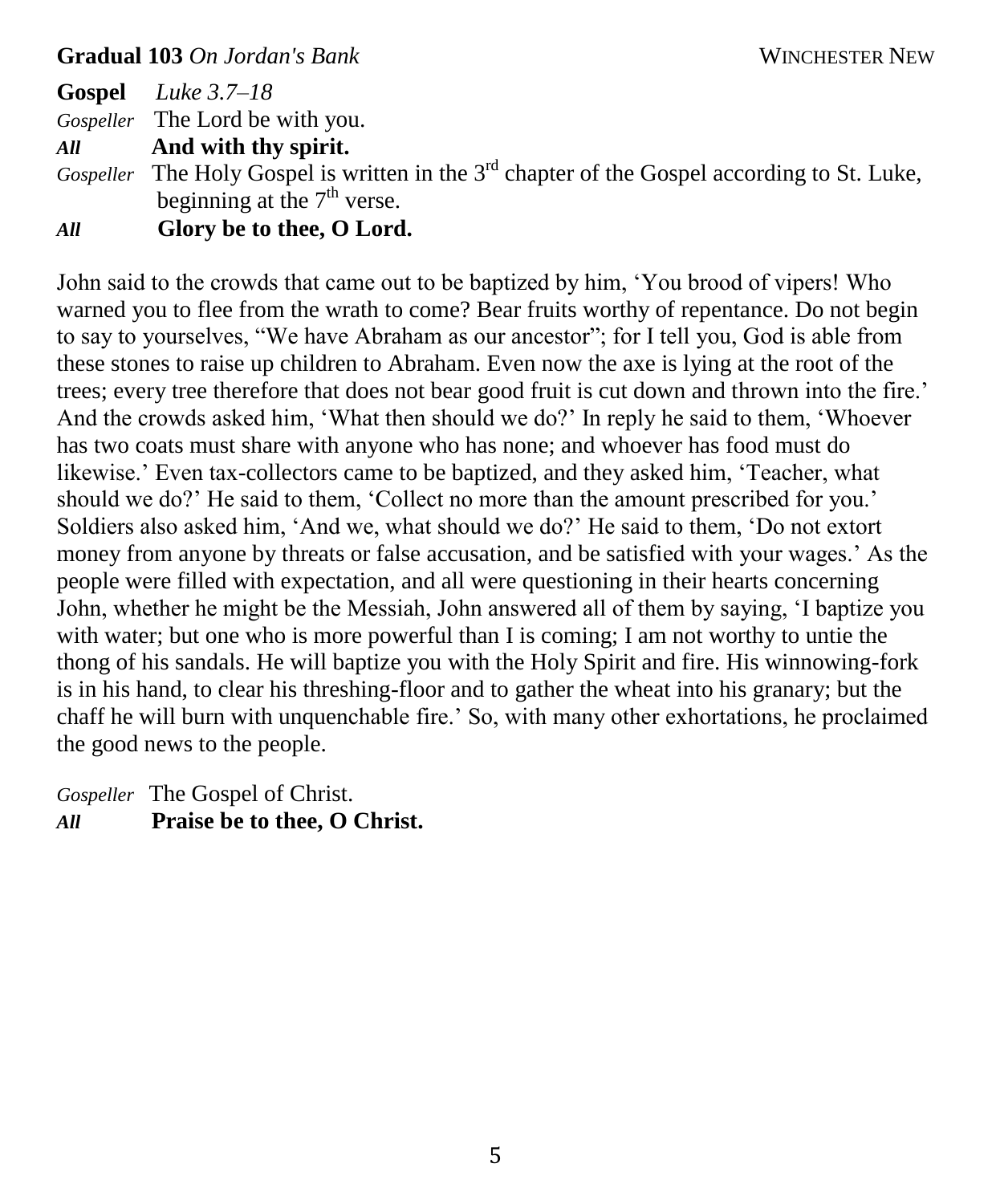#### **The Advent Prose -** *Please kneel or be seated.*



Pour down, O hea-vens, from a - bove, and let the skies rain down right-eous-ness

*Choir* Turn your fierce anger from us, O Lord; and remember not our sins for ever. Your holy cities have become a desert, Zion a wilderness, Jerusalem a desolation; our holy and beautiful house, where our fathers praised you.

#### *All Pour down, O heavens…*

*Choir* We have sinned and become like one who is unclean; we have all withered like a leaf, and our iniquities like the wind have swept us away. You have hidden your face from us; and abandoned us to our iniquities.

#### *All Pour down, O heavens…*

- *Choir* You are my witnesses, says the Lord; and my servant whom I have chosen; that you may know me and believe me. I myself am the Lord, and none but I can deliver; what my hand holds, none can snatch away.
- *All Pour down, O heavens…*
- *Choir* Comfort my people, comfort them; my salvation shall not be delayed. I have swept your offences away like a cloud; fear not, for I will save you. I am the Lord your God, the Holy One of Israel, your Redeemer.
- *All Pour down, O heavens…*

#### **Homily**

#### **Nicene Creed**

*Celebrant* I believe in one God,

*All* **the Father almighty, maker of heaven and earth, and of all things visible and invisible; and in one Lord Jesus Christ, the only-begotten Son of God, begotten of the Father before all worlds, God, of God; Light, of Light; very God, of very God; begotten, not made; being of one substance with the Father; through whom all things were made: who for us and for our salvation came down from heaven, and was incarnate by the Holy Ghost of the Virgin Mary, and was made man, and was crucified also for us under Pontius Pilate. He suffered and was buried, and the third day he rose again, according to the scriptures, and ascended into heaven, and sitteth on the right hand of the Father. And he shall come again with glory to judge both the quick and the dead: whose kingdom shall have no end. And I believe in the Holy Ghost, the Lord, the giver of life, who proceedeth from the Father and**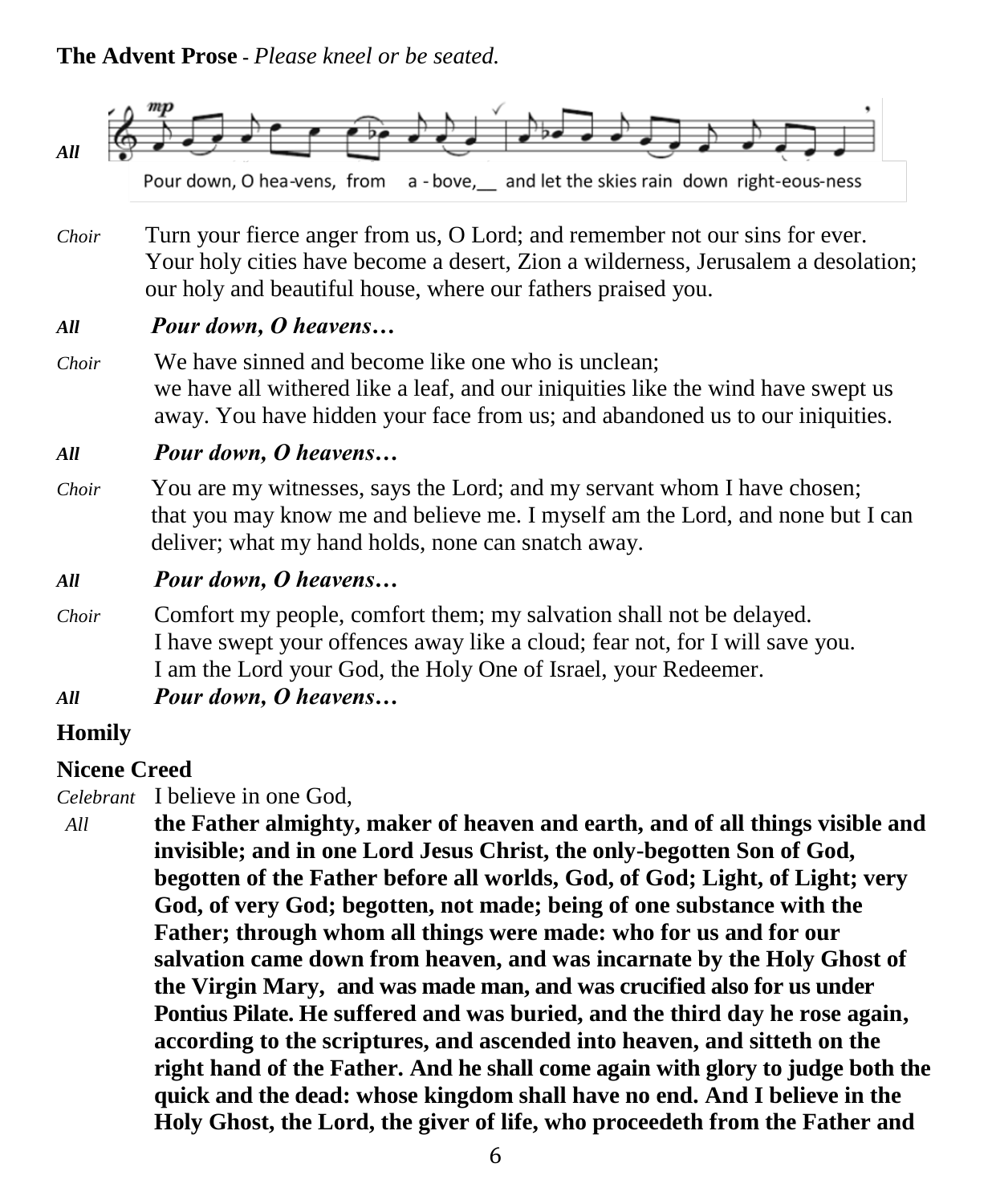**the Son, who with the Father and the Son together is worshipped and glorified, who spake by the prophets. And I believe one, holy, catholic, and apostolic Church. I acknowledge one baptism for the remission of sins. And I look for the resurrection of the dead, and the life of the world to come. Amen.**

**Prayers of the People** *Please kneel or stand, as able. Led by Peggy Needham*

#### **Confession and Absolution**

*Celebrant* Hear what comfortable words our Saviour Christ saith unto all that truly turn to him: Come unto me all that labour and are heavy laden, and I will refresh you.

> God so loved the world, that he gave his only-begotten Son, to the end that all that believe in him should not perish, but have eternal life. *John 3.16*

Hear also what Saint Paul saith: This is a true saying, and worthy of all to be received, that Christ Jesus came into the world to save sinners.

*1 Timothy 1.15*

 *Matthew 11.28*

Hear also what Saint John saith: If anyone sin, we have an Advocate with the Father, Jesus Christ the righteous; and he is the propitiation for our sins: and not for ours only, but also for the sins of the whole world. *1 John 2.1,2*

Let us confess our sins to almighty God.

*Silence is kept. Please kneel, as able.*

*Celebrant* Almighty God,

*All* **Father of our Lord Jesus Christ, maker of all things and judge of all people: we acknowledge and confess our manifold sins and wickedness, which we from time to time most grievously have committed, by thought, word and deed, against thy divine majesty. We do earnestly repent, and are heartily sorry for these our misdoings. Have mercy upon us, most merciful Father; for thy Son our Lord Jesus Christ's sake, forgive us all that is past; and grant that we may ever hereafter serve and please thee in newness of life, to the honour and glory of thy name; through Jesus Christ our Lord. Amen.**

*The Absolution is pronounced.*

## **The Peace**

*Celebrant* The peace of the Lord be always with you.

## *All* **And with thy spirit.**

*We invite you to share a sign of peace with those near you – a handshake, slight bow or other form of greeting. Please respect the wishes of those who prefer not to shake hands.*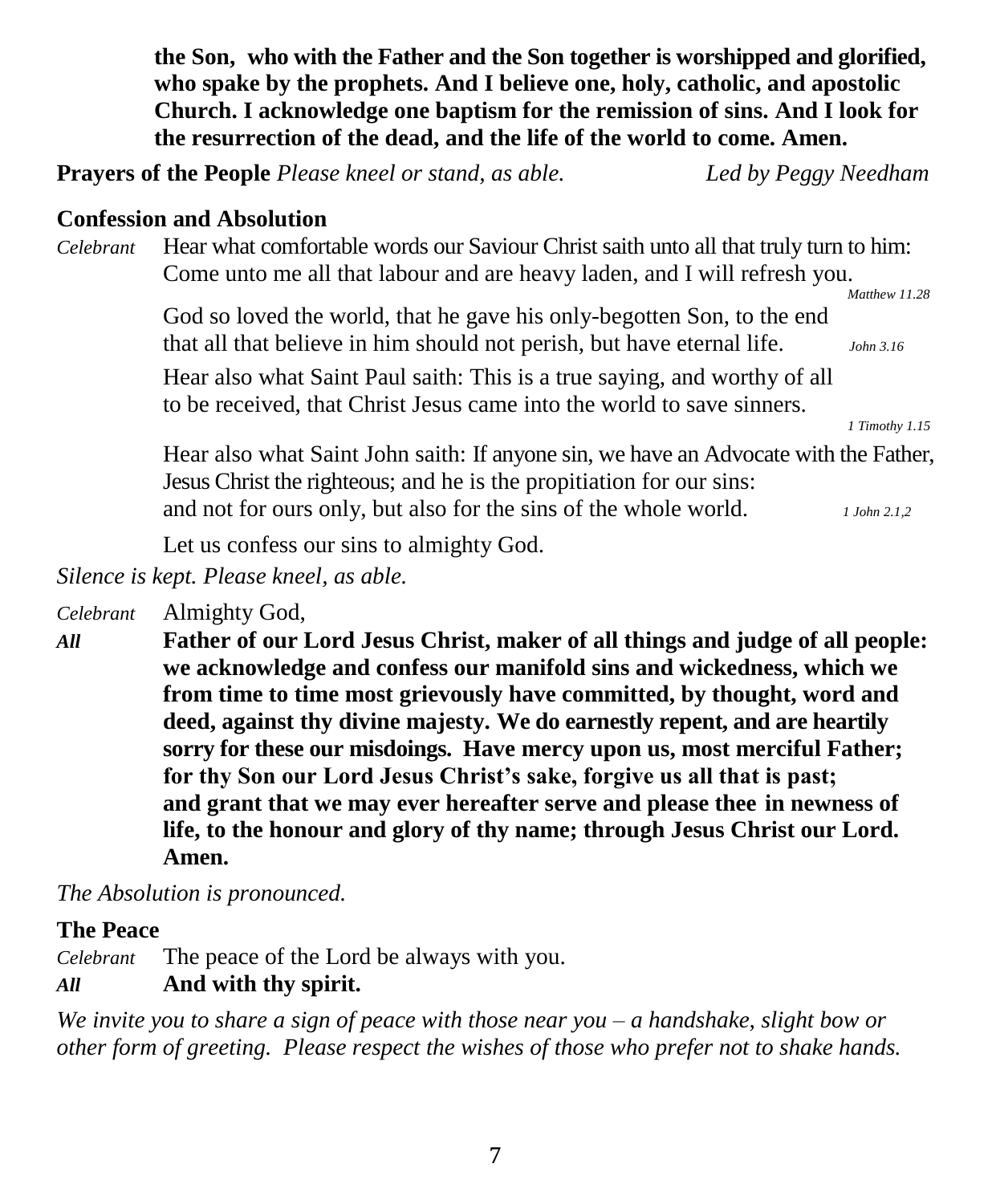## **Celebration of the Eucharist**

**Offertory Hymn 116** *Your Kingdom Come On Bended Knee* IRISH *During the hymn collection will be taken.*

## **Prayer over the Gifts**

*Celebrant* God of hope, renew in us the joy of your salvation and make us a living sacrifice to you, for the sake of Jesus Christ our Lord. **Amen.**

# **Great Thanksgiving**

*All*

- *Celebrant* The Lord be with you.
- *All* **And with thy spirit.**
- *Celebrant* Lift up your hearts.

*All* **We lift them up unto the Lord.**

*Celebrant* Let us give thanks unto our Lord God.

#### *All* **It is meet and right so to do.**

*Celebrant* It is very meet, right, and our bounden duty, that we should at all times, and in all places, give thanks unto thee, O Lord, holy Father, almighty, everlasting God, creator and preserver of all things. Through Jesus Christ our Lord, who in the fullness of time came among us in our flesh and opened to us the way of salvation. Now we watch for the day when he will come again in power and great triumph to judge this world; that we, without shame or fear, may rejoice to behold his appearing. Therefore with angels and archangels, and with all the company of heaven, we laud and magnify thy glorious name; evermore praising thee and saying:

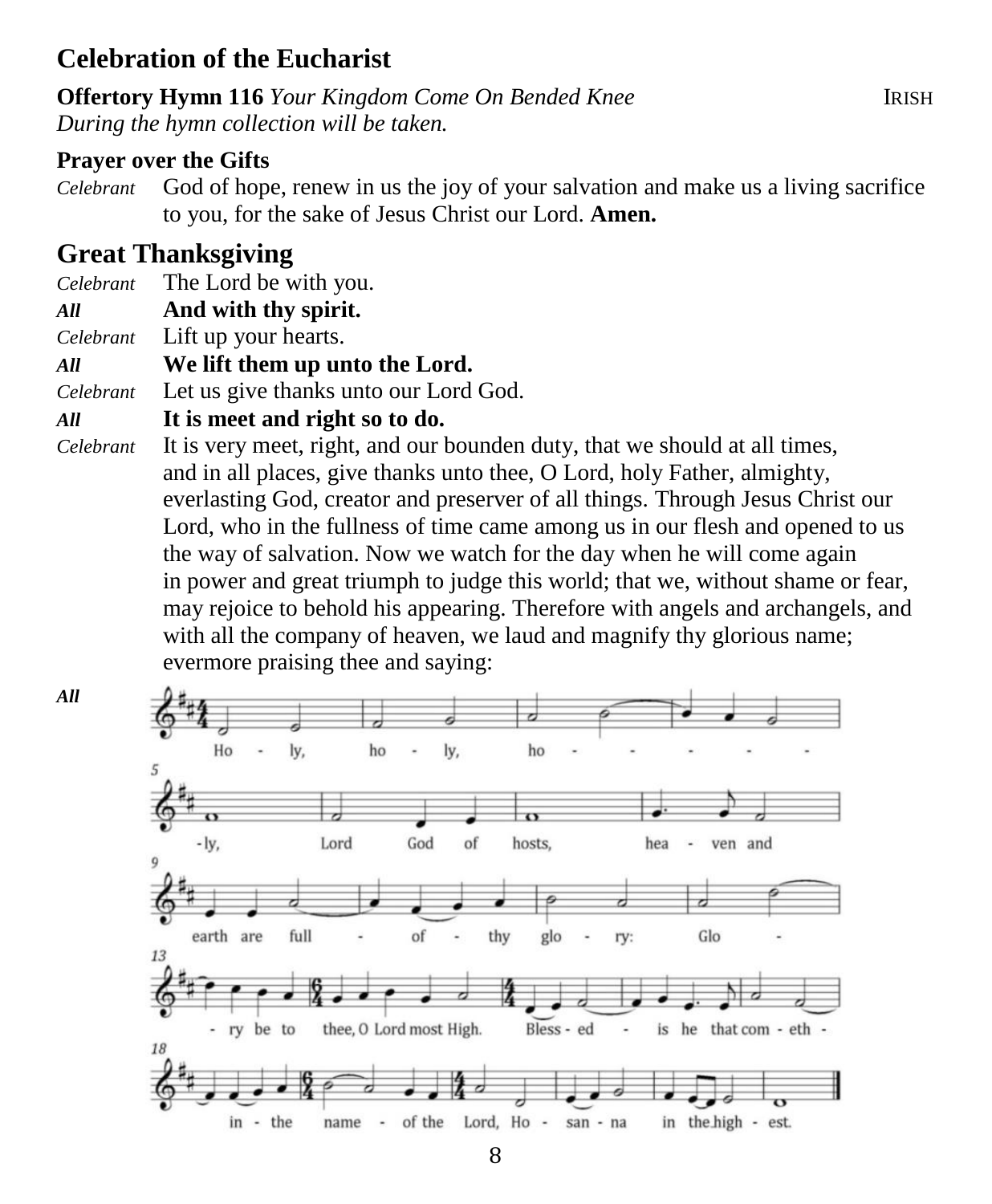*Celebrant* All glory be to thee, O Lord our God, who didst make us in thine own image; and, of thy tender mercy, didst give thine only Son Jesus Christ to take our nature upon him, and to suffer death upon the cross for our redemption. He made there a full and perfect sacrifice for the whole world; and did institute, and in his holy Gospel command us to continue, a perpetual memory of that his precious death and sacrifice, until his coming again; who, in the same night that he was betrayed, took bread; and when he had given thanks to thee, he broke it, and gave it to his disciples, saying, "Take, eat, this is my body, which is given for you. Do this in remembrance of me." Likewise, after supper, he took the cup; and when he had given thanks, he gave it to them, saying, "Drink this, all of you; for this is my blood of the new covenant, which is shed for you, and for many, for the remission of sins. Do this, as oft as ye shall drink it, in remembrance of me." Wherefore, O Lord and heavenly Father, we thy people do celebrate and make, with these thy holy gifts which we now offer unto thee, the memorial thy Son hath commanded us to make; having in remembrance his blessed passion and precious death, his mighty resurrection and glorious ascension; and looking for his coming again with power and great glory. And we most humbly beseech thee, O merciful Father, to hear us, and, with thy Word and Holy Spirit, to bless and sanctify these gifts of bread and wine, that they may be unto us the body and blood of thy dearly-beloved Son Jesus Christ.

## *All* **We praise thee, we bless thee, we thank thee, and we pray to thee, Lord our God.**

*Celebrant* And we earnestly desire thy fatherly goodness to accept this our sacrifice of praise and thanksgiving, whereby we offer and present unto thee, O Lord, ourselves, our souls and bodies. Grant, we beseech thee, that all who partake of this holy communion may worthily receive the most precious body and blood of thy Son Jesus Christ, and be filled with thy grace and heavenly benediction; and also that we and all thy whole Church may be made one body with him, that he may dwell in us, and we in him; through the same Jesus Christ our Lord; By whom, and with whom, and in whom, in the unity of the Holy Spirit all honour and glory be unto thee, O Father Almighty, world without end. **Amen.**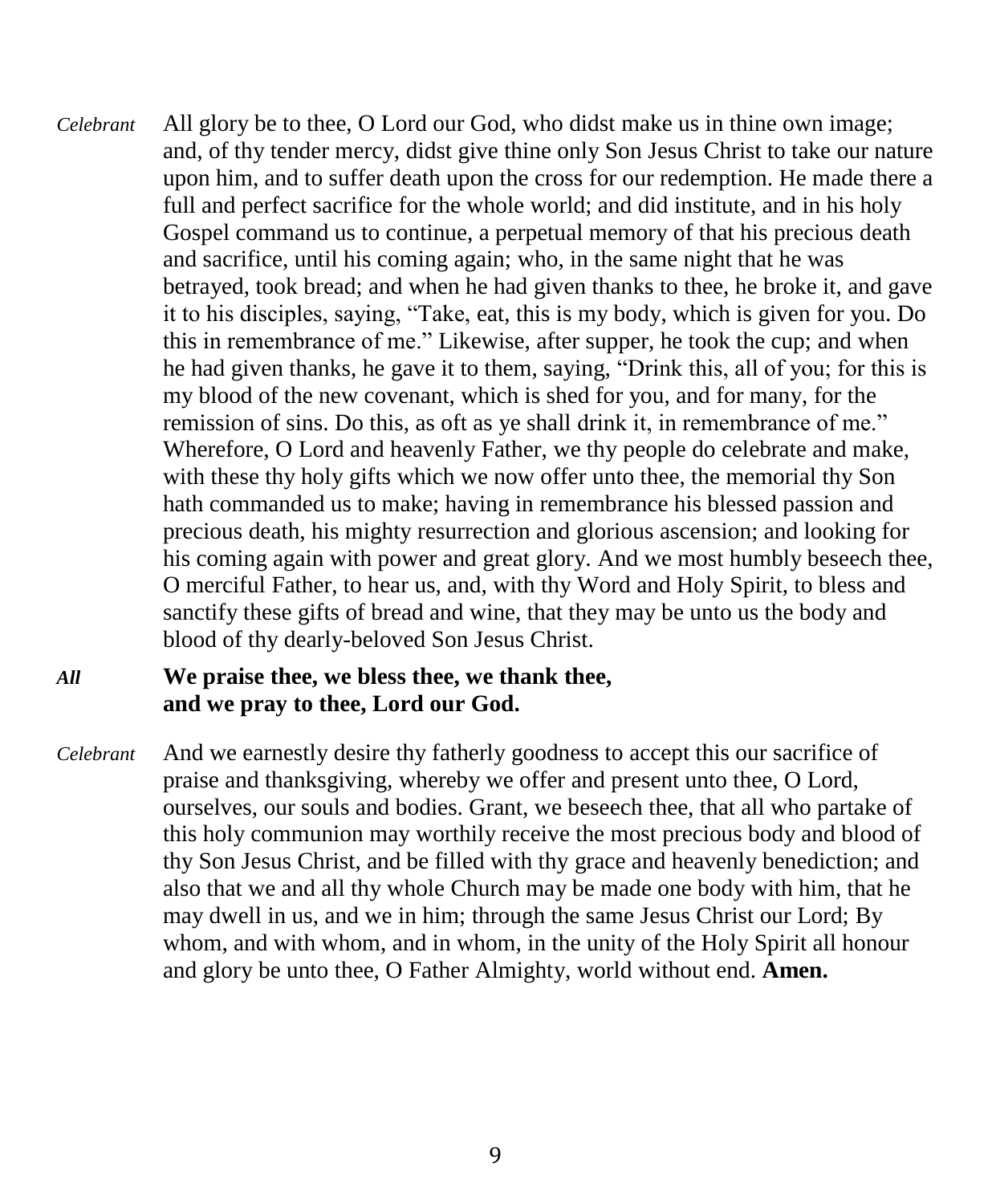**Lord's Prayer**



## **Breaking of the Bread**

*Celebrant* We do not presume,

*All* **to come to this thy table, O merciful Lord, trusting in our own righteousness, but in thy manifold and great mercies. We are not worthy so much as to gather up the crumbs under thy table. But thou art the same Lord, whose property is always to have mercy: grant us therefore, gracious Lord, so to eat the flesh of thy dear Son Jesus Christ, and to drink his blood, that our sinful bodies may be made clean by his body, and our souls washed through his most precious blood, and that we may evermore dwell in him, and he in us. Amen.**

#### **Agnus Dei**

*Choir O Lamb of God, that takest away the sin of the world, have mercy upon us. O Lamb of God, that takest away the sin of the world, have mercy upon us. O Lamb of God, that takest away the sin of the world, grant us thy peace.*

#### **Holy Communion**

*All baptized Christians are welcome to receive Communion.*

*Please do not dip the consecrated bread into the wine - Drinking from the chalice is considered safe from the point of view of public health. You are also welcome to receive only the bread, if you prefer. Indicate this by holding your arms crossed over your chest as the chalice passes; this is also a way to receive a blessing rather than communion. Gluten-free communion wafers are available – please let the administering priest know.*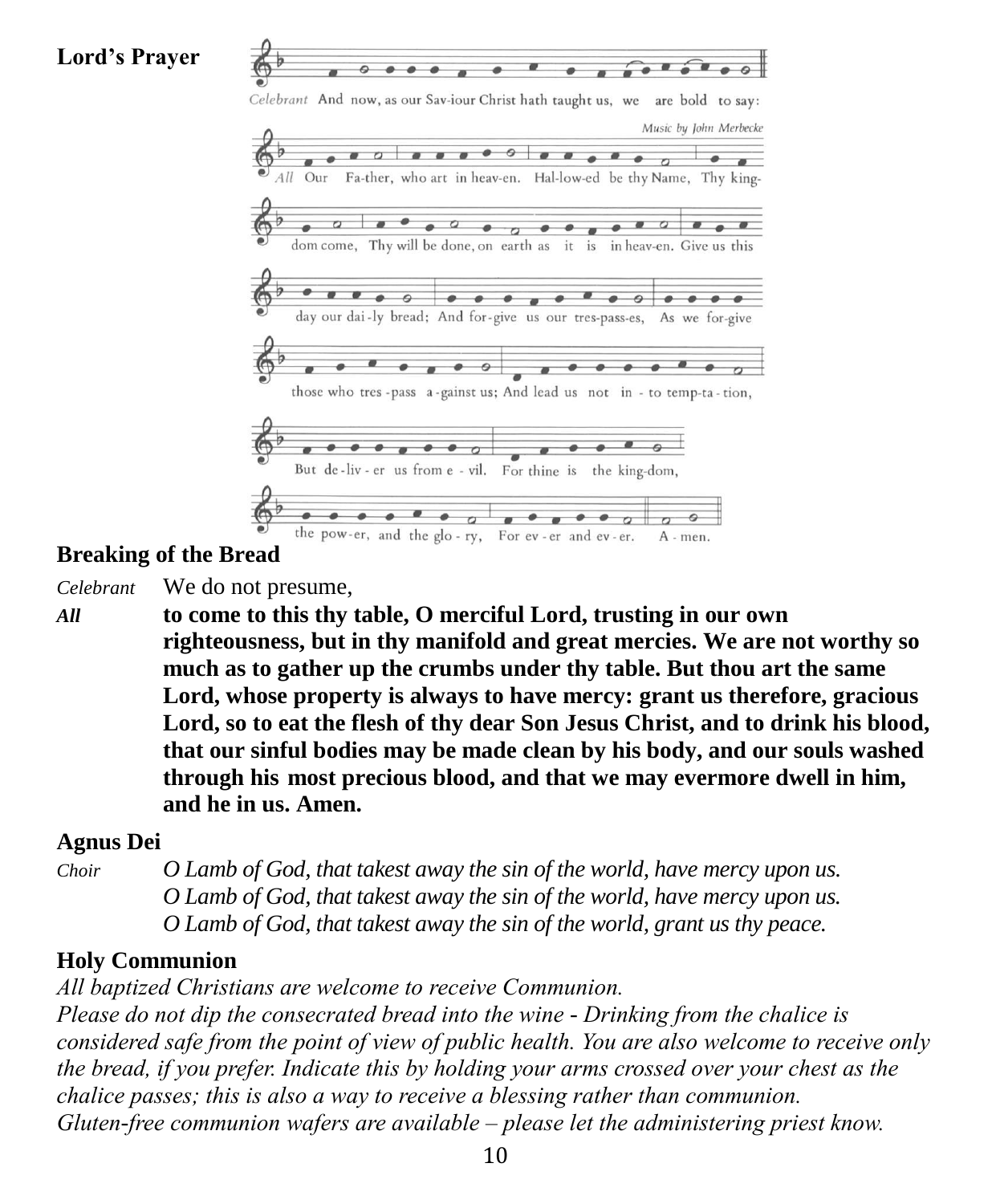1 Deck thyself, my soul, with gladness, leave the gloomy haunts of sadness; come into the daylight's splendour, there with joy thy praises render unto him whose grace unbounded hath this wondrous banquet founded: high o'er all the heavens he reigneth, yet to dwell with thee he deigneth.

2 Now I sink before thee lowly, filled with joy most deep and holy, as with trembling awe and wonder on thy mighty works I ponder: how, by mystery surrounded, depth no mortal ever sounded, none may dare to pierce unbidden secrets that with thee are hidden.

3 Sun, who all my life dost brighten, light, who dost my soul enlighten, joy, the sweetest heart e'er knoweth, fount, whence all my being floweth, at thy feet I cry, my Maker, let me be a fit partaker of this blessed food from heaven, for our good, thy glory, given.

4 Jesus, Bread of Life, I pray thee, let me gladly here obey thee; never to my hurt invited, be thy love with love requited: from this banquet let me measure, Lord, how vast and deep its treasure; through the gifts thou here dost give me, as thy guest in heaven receive me.

**Motet** *This is the Record of John ORLANDO GIBBONS* COUNTERTENOR SOLO: RICHARD CUNNINGHAM

> *1 This is the record of John, when the Jews sent priests and Levites from Jerusalem to ask him, Who art thou? And he confessed and denied not, and said plainly, I am not the Christ.*

> > *2 And they asked him, What art thou then? Art thou Elias? And he said, I am not. Art thou the prophet? And he answered, No.*

*3 Then said they unto him, What art thou? that we may give an answer unto them that sent us. What sayest thou of thyself? And he said, I am the voice of him that crieth in the wilderness, Make straight the way of the Lord.*